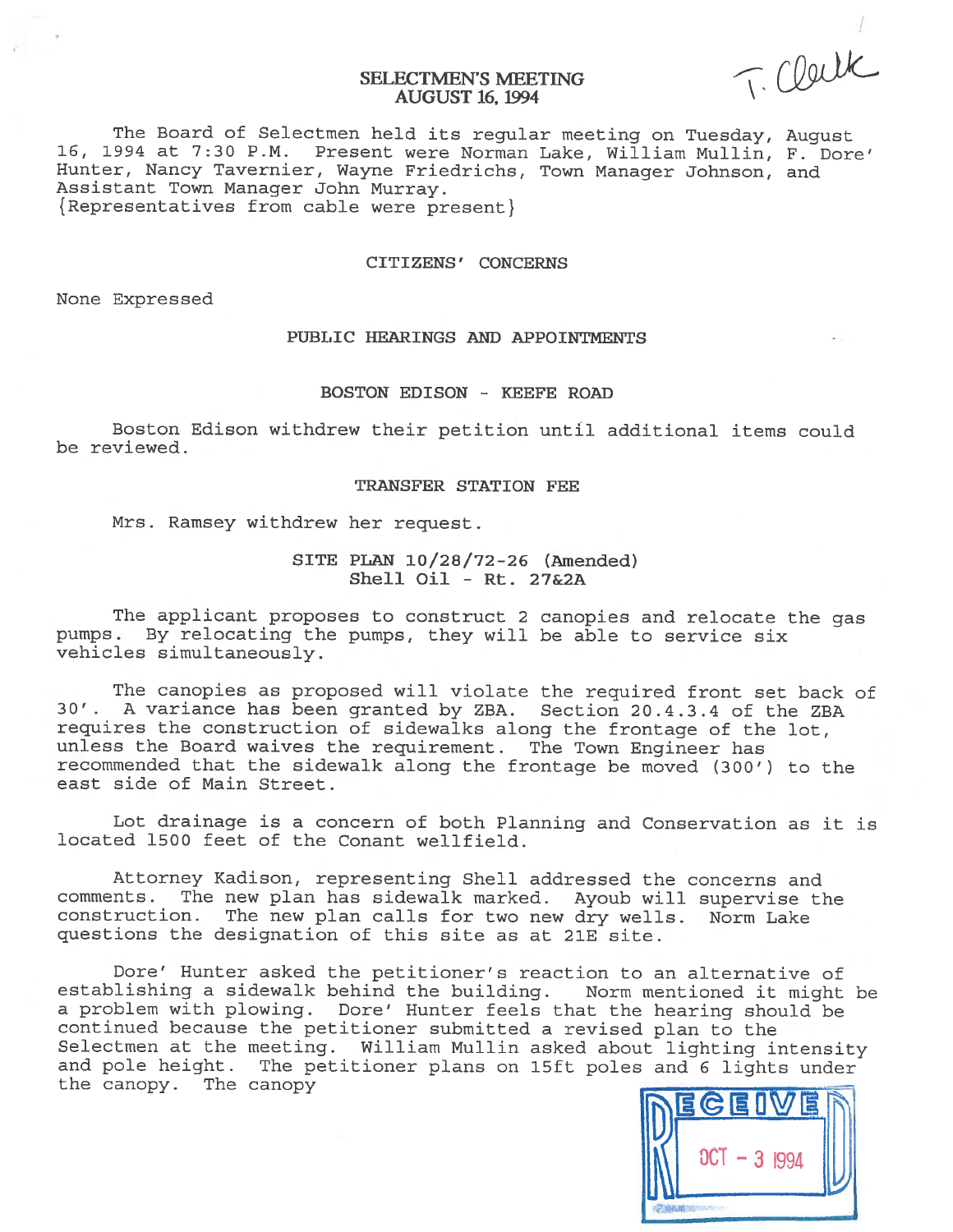measures 23'.8" x 28'. He further asked for a lighting plan with a comparison to other communities and stations within the Town. Mr. Mullin also asked when the monitoring wells had been required by the State. The petitioner said they were required eight years ago.

Mr. Lake asked about signage, and reminded them this would be under separate application.

DORE'HUNTER - MOVED to continue the hearing until August 30, <sup>1994</sup> at 7:45 P.M. NANCY TAVERNIER - Second. UNANIMOUS VOTE.

# SOUTH ACTON BRIDGE DISCUSSION/UPDATE

Charles Kostro, Executive Office of Transportation as well as Paul Patneau, Chief Expeditor and Arron Miller, Mass Highway Design Consultant were present to update the Board on the South Acton Bridge.

Mr. Kostro stated that in the last week of July, the project is in <sup>a</sup> dark hole and promised the Board with <sup>a</sup> new summary. At this point there is no <sup>p</sup>lan for taking of property. The Town will be <sup>a</sup> full partner and all correspondence from State through Chuck Kostro and asked that the Town to also correspond through him.

Mr. Lake was concerned about Maynard spur and Path under the bridge and additional parking on the Town parcel. Mrs. Tavernier thanked Mr. Kostro for his help in this matter.

Railroad Street movement to be discussed with the Town. If takings are necessary they will be paid by State. Permission has been received to close the spur and written approval for height of bridge has been granted by MBTA. The bridge will be raised 2.5'. The Board asked for <sup>a</sup> written pros and cons for the removal of the "Old Post Office". The Town must expedite determining the local position on "Old Post Office".

Anne Forbes asked how the location was determined for the Temporary Bridge. There have been discussions with the Town for the past 5 years. The "Old Post Office" enables better alignment of Railroad Street and School Street. She also stated that no one should assume that any design has been eliminated (truss)

The Stone arch bridge at the spur was mentioned. HCDC would doubt they would support removal Old Post Office. And asked about the existing stairs as being usable and asked to hear all tentative <sup>p</sup>lans proposed.

Betsy Eldridge, SARC, asked for face to face meetings. It was discussed and <sup>a</sup> meeting to be set up to work with all the committees in two weeks with no new <sup>p</sup>lans by State with Selectmen on August 30, <sup>1994</sup> at 8:00 P.M.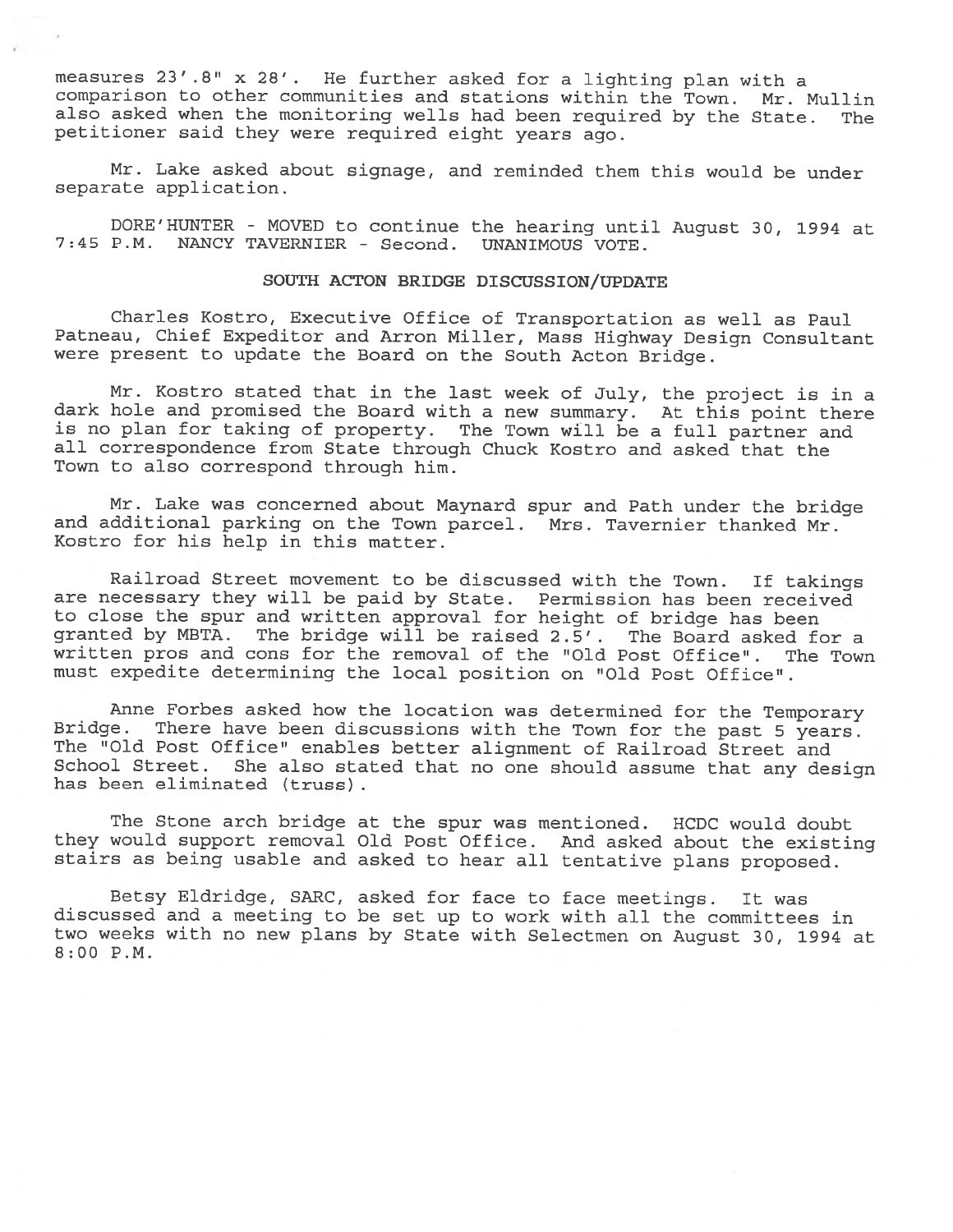## CONSENT CALENDAR

NANCY TAVERNIER - Moved to accept the Consent Calendar with the addition of Emergency Pole Relocation for Wendy's. WILLIAM MULLIN - Second. UNANIMOUS VOTE.

# SELECTMEN'S BUSINESS

MAPC REPRESENTATIVE - NANCY TAVERNIER - MOVED to ask the Planning Board for <sup>a</sup> nominee as MAPC Rep. SECOND - DORE' HUNTER. UNANIMOUS - The 3oard asked that the person appointed deliver quarterly reports to the Board of Selectmen.

CAC - Mr. Hunter updated the board on the last meeting. There is <sup>a</sup> certain degree of lack of unity amongst three towns. Originated from 8/11/94 when all <sup>3</sup> towns became focussed on achieving short-term goals and safety issues.

MAPC DATA CENTER - Staff suggested that Acton notify MAPC that their population projections appear to be accurate with exception of the 75+ age group.

WILLOW STREET - Mr. Hunter can't define what is wrong with intersection. Town staff has been directed to review the intersection. Don Johnson explained that geometry may cause accidents because of approximating at 65-70 angle. Police to interview accident victims. <sup>4</sup> way stop questioned by Mr. Mullin. Mr. Hunter explained that Board has stayed away from <sup>4</sup> way stop or blinking red light. DORE' HUNTER - Moved Speed data for Willow WILLIAM MULLIN - Second. UNANIMOUS VOTE.

#### EXECUTIVE SESSION

The Board voted to go into Executive Session for the purpose of discussing possible litigation and strategy.

Roll call was taken - All AYES

The Board adjourned into Executive Session.

ranci c1erk ' $\cup$  .  $\cap$  .  $\cup$  . V

Date

istine M. Joyce Recording Secty<br>cmjW11- (550)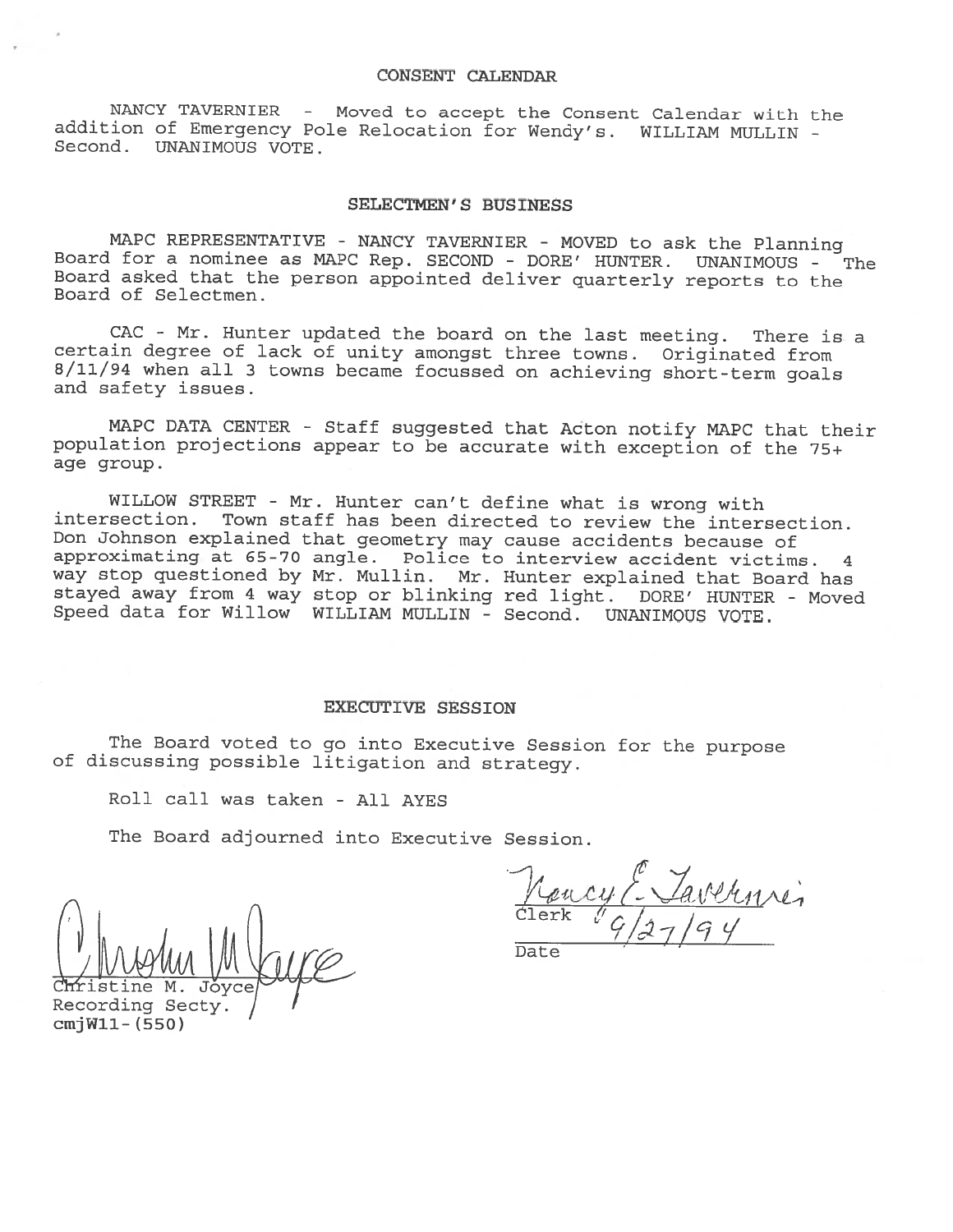AUGUST 12, 1994

TO: Board of Selectmen

FROM: NORMAN D. LAKE, Chairman

SUBJECT: SELECTMEN'S REPORT

AGENDA

# ROOM 204

# AUGUST 16, 1994

- I. CITIZEN'S CONCERNS
- II. PUBLIC HEARINGS & APPOINTMENTS
- 1. 7:30 BOSTON EDISON KEEFE ROAD Enclosed please find <sup>a</sup> reques<sup>t</sup> from Boston Edison for <sup>a</sup> Pole relocation at Keefe Road and staff comment for Board review.
- 2. 7:35 TRANSFER STATION FEE MRS. RAMSAY Enclosed <sup>p</sup>lease find <sup>a</sup> reques<sup>t</sup> from Mrs. Ramsay for Board discussion and consideration.
- 3. 7:45 SITE PLAN #10/28/72-26 (Amended)- Enclosed please find staff comments and plans for Board review.
- 4. 8:15 SOUTH ACTON BRIDGE DISCUSSION Representatives from the State will be out to update the Board on the status of the South Acton Railroad Bridge.

# III. SELECTMEN'S BUSINESS

- 5. MAPC METROPOLITAN DATA CENTER Enclosed please find staff comment regarding MAPC population projection data pertaining to Acton for Board review.
- 6. WILLOW STREET Enclosed please find correspondence regarding traffic concerns at the intersection of Willow and Summer Streets for Board discussion.
- IV. CONSENT AGENDA
- 7. ACCEPT MINUTES -Enclosed Please find the Minutes from July 12th for Board approval.